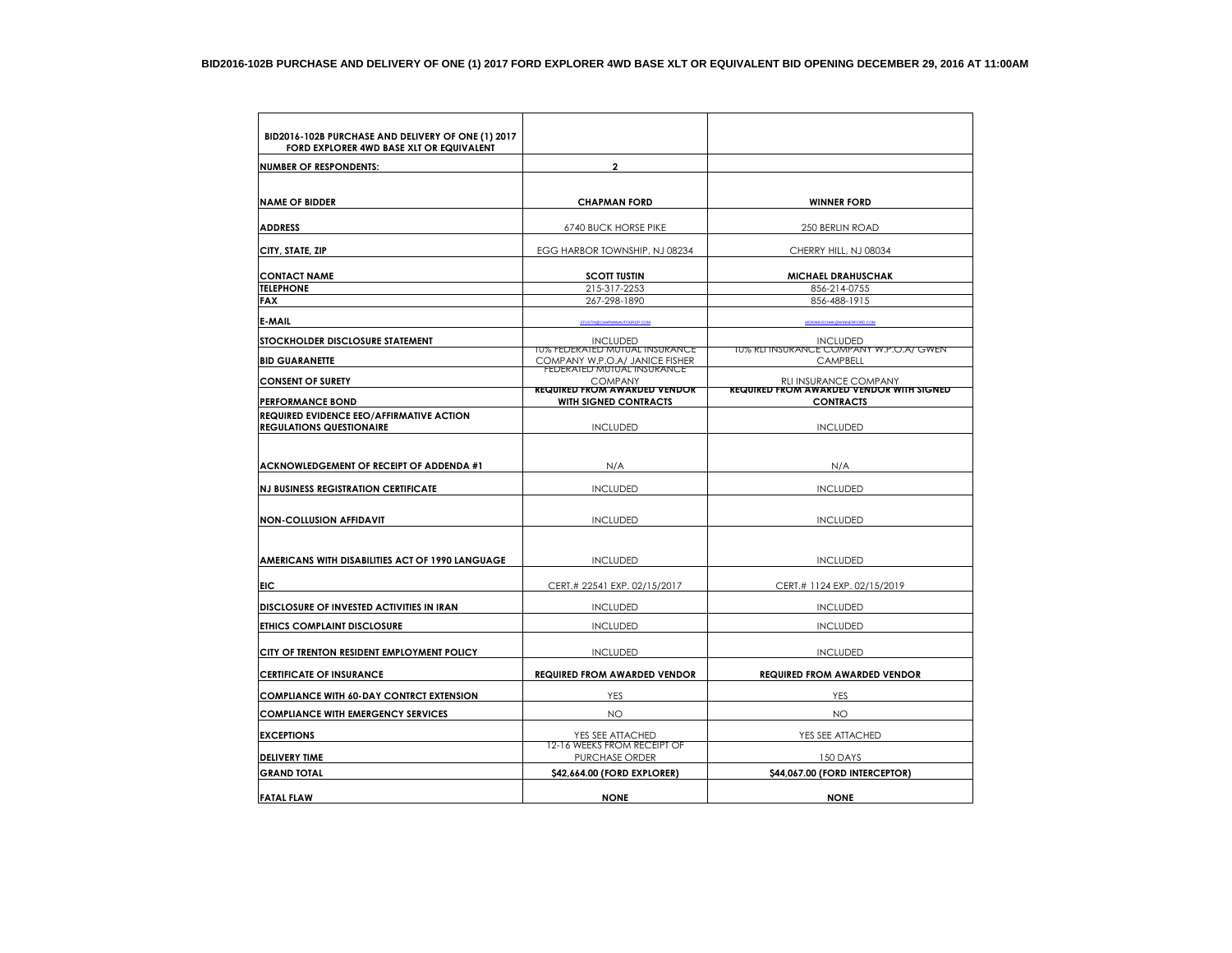## **EXCEPTIONS** (IF NONE, PLEASE NOTE)

Vihrell superittion is a Formo Intercipion UTILITY. BOSE EXPLORER NOT RECOMMENDED FOR 129 UNIT. SPECIFICATIONS ATTACHED LIGHTBAN SUBMITTED IS A Wheeler DUO LIBERTY WITH TARE DOWNS, ALLEY + FNICASECTION LIGHTS.

Winner Ford